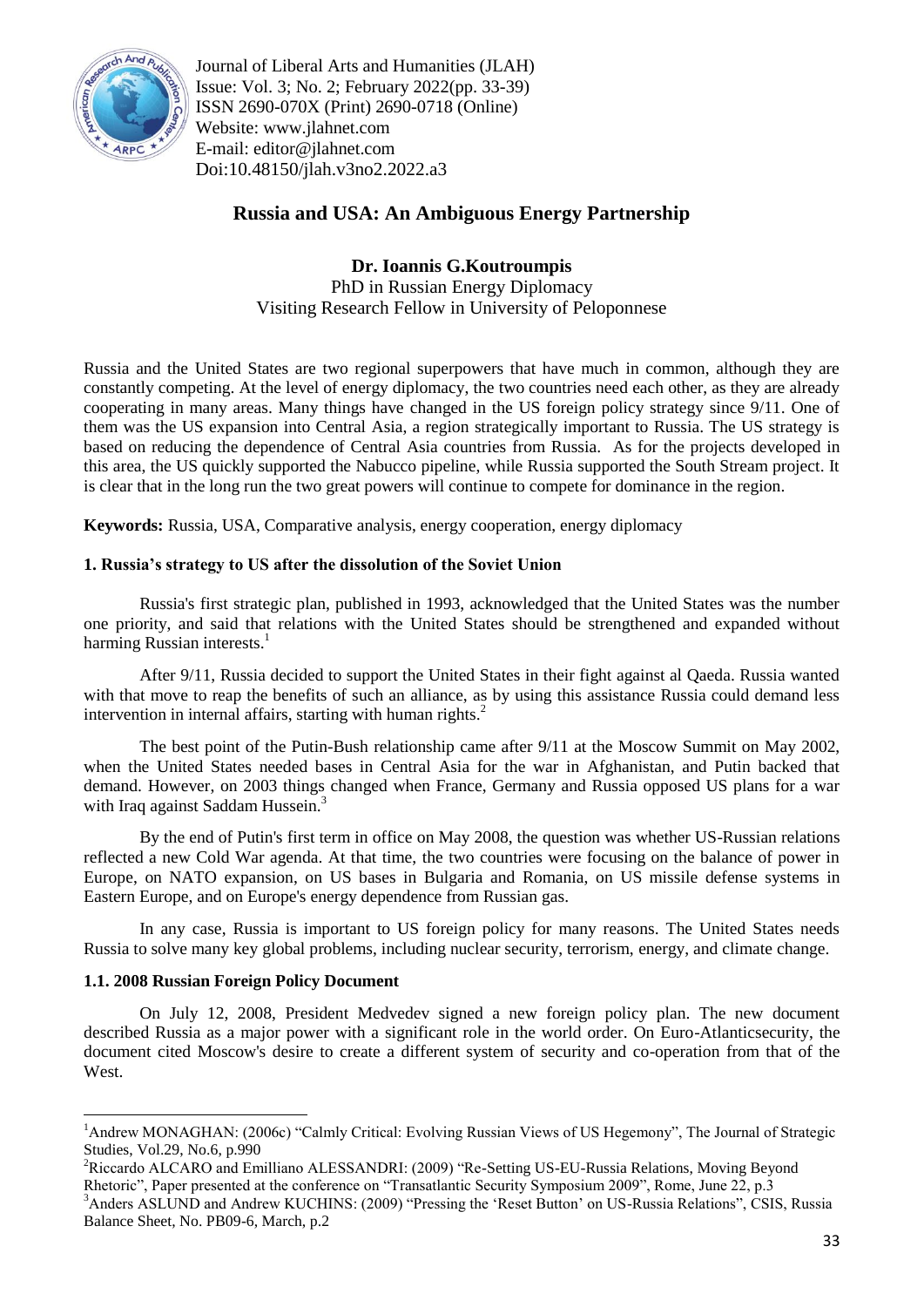The document also denies further NATO expansion, especially regarding Ukraine and Georgia, which would mean that NATO is entering intothe Black Sea area. Finally, it underlines Moscow's opposition to the planned US missile shield in Europe.<sup>4</sup>

"The need for the international community to develop a common vision has become increasingly necessary. This could only be done after open and honest discussions of the problems facing humanity. What is needed is to provide favorable conditions for scientists to carry out their professional work to consolidate the historical truth and prevent the involvement of history in a political game.  $45$ 

### **1.2. The US-Russia trade balance**

The US trade deficit with Russia was \$ 12.8 billion **on** 2009, down 1.6 billion from the corresponding deficit of 2008 (\$ 14.4 billion). US exports of goods **on** in 2009 amounted to 5.4 billion dollars, down 42.3% from the previous year. US imports from Russia were \$ 18.2 billion, down 32%.

Russia is the 28th largest export market for US goods.<sup>6</sup> The US exports automobile machinery and tools, including agricultural products, and imports raw materials such as petroleum and minerals.

Since there is no energy connection to refer to US interests toRussia, the interestis almost entirely strategic, starting with nuclear weapons and Russia's role in areas that are crucial to the US, especially in Central Asia and the Caucasus.<sup>7</sup>

Although USA is not dependent on imports of goods from Russia, Russia's role as a major supplier of gas to Europe, as well as the largest oil producer, makes it a key player in global energy markets and a factor in energy security and economic growth. of the USA.

If Russia supplies the major markets with oil and gas, the US economy will be vulnerable to market movements. However, without Russian oil and gas, US economic interests will plummet as oil prices fluctuate at very high levels.<sup>8</sup>

### **2. US and Russia Relation in Energy sector**

Although trade between the US and Russia is growing rapidly, it is still at a very low level. Since 2000, US exports to Russia have increased to 22% per year, while imports from Russia have increased by 19% per year.

In 2008 the percentage of US exports to Russia was limited to 0.7% while imports to 1.3%. On the contrary, the proportions of Russian exports to the USA were slightly higher (3.3%), but also were the Russian imports.  $(4.4\%)$ .

For the United States, one of the major issues after the 1974 and 1978 oil crises is energy security. Still, the US economy depends on easy access to oil and gas.<sup>10</sup> One reason that US direct trade with Russia is so low is because the country does not have a bilateral trade agreement with Russia. It is now common for Americans to invest in Russia through a European subsidiary, which is legally safer.<sup>11</sup>

[osndoc.nsf/0e9272befa34209743256c630042d1aa/cef95560654d4ca5c32574960026cddb?OpenDocument](http://www.mid.ru/ns-osndoc.nsf/0e9272befa34209743256c630042d1aa/cef95560654d4ca5c32574960026cddb?OpenDocument) 6 2009 National Trade Estimate Report on Foreign Trade Barrier: Russia, Available on site

http://www.dbresearch.com/PROD/DBR\_INTERNET\_ENPROD/PROD0000000000243816.pdf

 ${}^{10}$ Guri BONG: (2010) "Energy Security and Climate Change: Triggers For Energy Policy Change in the United States?", Energy Policy, 38, p1645-1646

**.** 

<sup>&</sup>lt;sup>4</sup>Marcel de Haas: (2009) "Medvedev's Security policy: A Provisional Assessment", Russian Analytical Digest, No.62, 18 June, p.2

<sup>&</sup>lt;sup>5</sup>The Foreign Policy Concept of the Russian Federation (2008) Available on site [http://www.mid.ru/ns-](http://www.mid.ru/ns-osndoc.nsf/0e9272befa34209743256c630042d1aa/cef95560654d4ca5c32574960026cddb?OpenDocument)

http://www.ustr.gov/sites/default/files/uploads/reports/2010/NTE/2010\_NTE\_Russia\_final.pdf (Accessed on 14 May 2019)

<sup>&</sup>lt;sup>7</sup>Stephen F. SZABO: (2009) "Can Berlin and Washington Agree on Russia?", The Washington Quarterly, 32:4, October, 23-41p.30

<sup>&</sup>lt;sup>8</sup>Eugene B. RUMER and Angela E. STENT: (2009) "Repairing US-Russian Relations: A Long Road Ahead", INSS and CERES, April Available on site http://www.amacad.org/russia/report.pdf (Accessed On May 2019) p.21-22

<sup>&</sup>lt;sup>9</sup>Thoster NESTMANN: (2009) "US-Russia Economic Relations", Deutsche Bank Research, Current Issues, July 6, p.2 Available on site

<sup>&</sup>lt;sup>11</sup> ASLUND and KUSHINS, p.10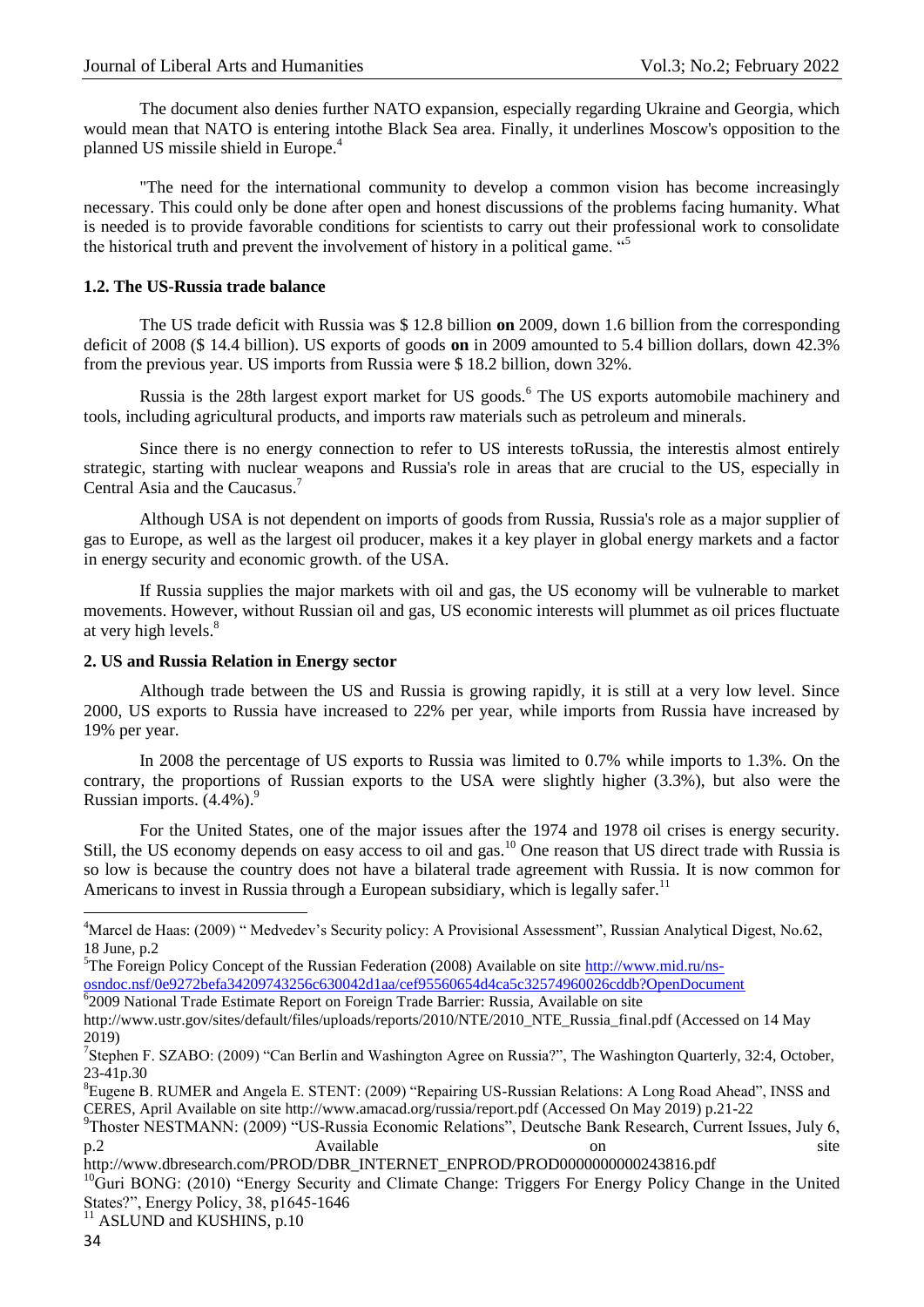





**.** 





More than \$ 229 million worth of oil and gas was exported by the United States to Russia between January and September 2009. On 2008, these exports showed an annual increase of 4% and a total value of \$ 422 million, after the increase of 33% on 2007 and 50% on 2004-2006.

Between January and September 2009, the United States imported more than 165 million barrels of crude oil from Russia, an increase of 25%.

On 2008, imports increased by 13% per year, which means that 170 million barrels were imported instead of the 135 million barrels been imported on  $2007$ <sup>13</sup>

## **Monthly US Imports from Russia of Crude Oil and Petroleum Products<sup>14</sup>**

## <sup>14</sup> U.S. Energy Information Administration Διαθέσιμαστηνιστοσελίδα http://tonto.eia.doe.gov/dnav/pet/hist/LeafHandler.ashx?n=PET&s=MTTIM\_NUS-NRS\_1&f=M

<sup>&</sup>lt;sup>12</sup>Thoster NESTMANN: (2009) "US-Russia Economic Relations", Deutsche Bank Research, Current Issues, July 6, p.1 Available on site

http://www.dbresearch.com/PROD/DBR\_INTERNET\_ENPROD/PROD0000000000243816.pdf

<sup>&</sup>lt;sup>13</sup> The Russian Market: opportunities For The US Energy Sector (2010), Coalition for US-Russia Trade, September Available on site http://www.usrussiatrade.org/documents/Energy.pdf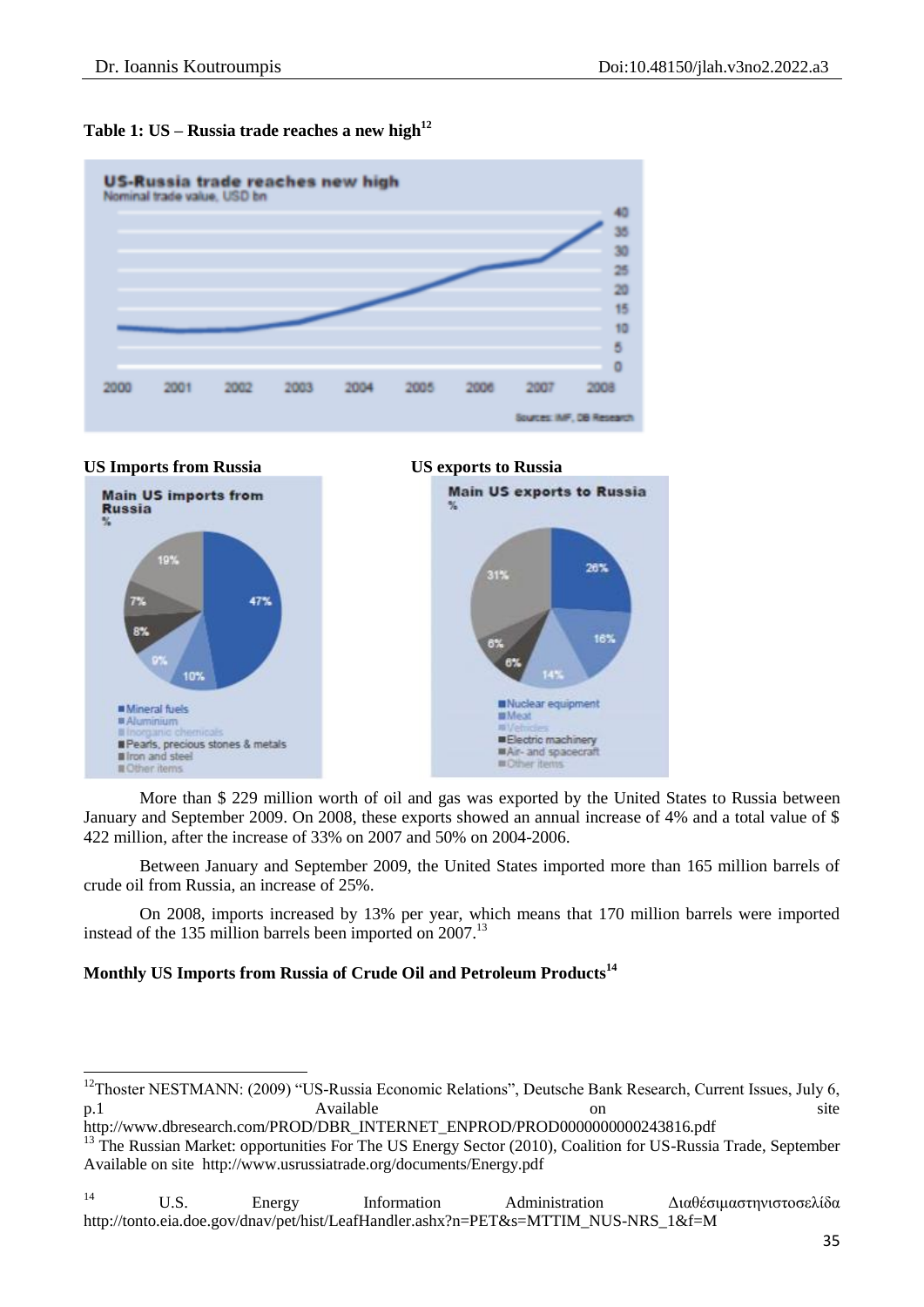

### **US Imports from Russia of Crude Oil and other Petroleum Products**

| Year | Jan   | Feb   | Mar   | Apr        | May        | Jun        | July       | Aug        | Sep        | Oct        | Nov        | Dec        |
|------|-------|-------|-------|------------|------------|------------|------------|------------|------------|------------|------------|------------|
| 2000 | 898   | 3,485 | 1,952 | 2,481      | 1,359      | 2,242      | 2,412      | 2,276      | 2,655      | 3,427      | 1,485      | 1,710      |
| 2001 | 5,904 | 5,126 | 1,641 | 3,438      | 2,716      | 1,423      | 2,520      | 3,652      | 3,725      | 1,044      | 663        | 931        |
| 2002 | 1,877 | 1,420 | 2,956 | 5,750      | 11,48<br>7 | 6,944      | 6,814      | 7,305      | 6,763      | 9,153      | 7,663      | 8,558      |
| 2003 | 5,609 | 7,581 | 7,981 | 3,961      | 6,455      | 15,80<br>9 | 17,06<br>3 | 12,75<br>1 | 8,244      | 2,894      | 2,124      | 2,239      |
| 2004 | 4,227 | 5,347 | 6,027 | 11,15<br>5 | 7,016      | 12,96<br>3 | 12,29<br>3 | 7,938      | 7,029      | 9,143      | 14,71<br>1 | 11,30<br>2 |
| 2005 | 10,45 | 12,97 | 15,79 | 19,79      | 11,32      | 10,48      | 19,03      | 7,344      | 13,97      | 13,48      | 6,497      | 8,512      |
|      | 1     | 9     | 9     | 7          | 4          | 7          | 2          |            | 3          | 6          |            |            |
| 2006 | 6,776 | 8,524 | 6,805 | 6,589      | 19,24<br>8 | 12,90<br>4 | 13,16<br>4 | 15,04<br>9 | 16,10<br>3 | 11,33<br>2 | 6,702      | 11,45<br>0 |
| 2007 | 10,76 | 6,767 | 14,10 | 16,68      | 15,46      | 8,558      | 16,54      | 12,90      | 11,67      | 14,02      | 14,10      | 9,481      |
|      | 8     |       | 9     | 2          | 2          |            | 2          | 9          | 1          | 2          | 3          |            |
| 2008 | 12,15 | 13,08 | 12,46 | 12,05      | 14,26      | 22,91      | 17,74      | 15,18      | 12,99      | 12,21      | 13,34      | 11,84      |
|      | 5     | 3     | 6     | 3          | 8          | 4          | 0          | 5          | 9          | 4          | 3          | 4          |
| 2009 | 15,98 | 13,37 | 20,13 | 23,36      | 25,20      | 17,34      | 19,73      | 15,88      | 14,57      | 11,94      | 12,74      | 11,92      |
|      | 3     | 7     | 8     | 1          | 0          | 5          | 5          | 2          | 9          | 5          | 8          | 3          |
| 2010 | 14,35 | 11,85 | 15,11 | 17,60      | 22,29      | 22,79      | 22,29      | 24,37      | 19,42      | 20,29      | 16,57      |            |
|      | 3     | 0     | 5     | 4          | 3          | 1          | 5          | 1          | 7          | 8          | 9          |            |

During recent years, energy consumption has risen sharply mainly due to economic development, while for the time being, oil and gas production in the US is unstable and cannot be synchronized to the demand needs.

US dependence on oil imports has increased from 0 on 1950 to 50% on 1980, while according to forecasts for 2025 it is expected to reach 70%.<sup>15</sup> The energy and trade ministers of the United States and Russia, in meetings on energy issues, discussed the possibilities of bilateral relations. After this, a new dialogue on energy began, which did not end anywhere.

On November 2002, four Russian companies (Yukos, Lukoil, TNK and Sibneft) formed a consortium to build a \$ 3.5 billion 100m / t oil pipeline from Western Siberia to Murmansk, which launched on 2007.

1

<sup>&</sup>lt;sup>15</sup> A. BAGIROV: (2008) "Russia-US Cooperation and Global Energy Security", International Affairs, No.1, Vol.54, p.107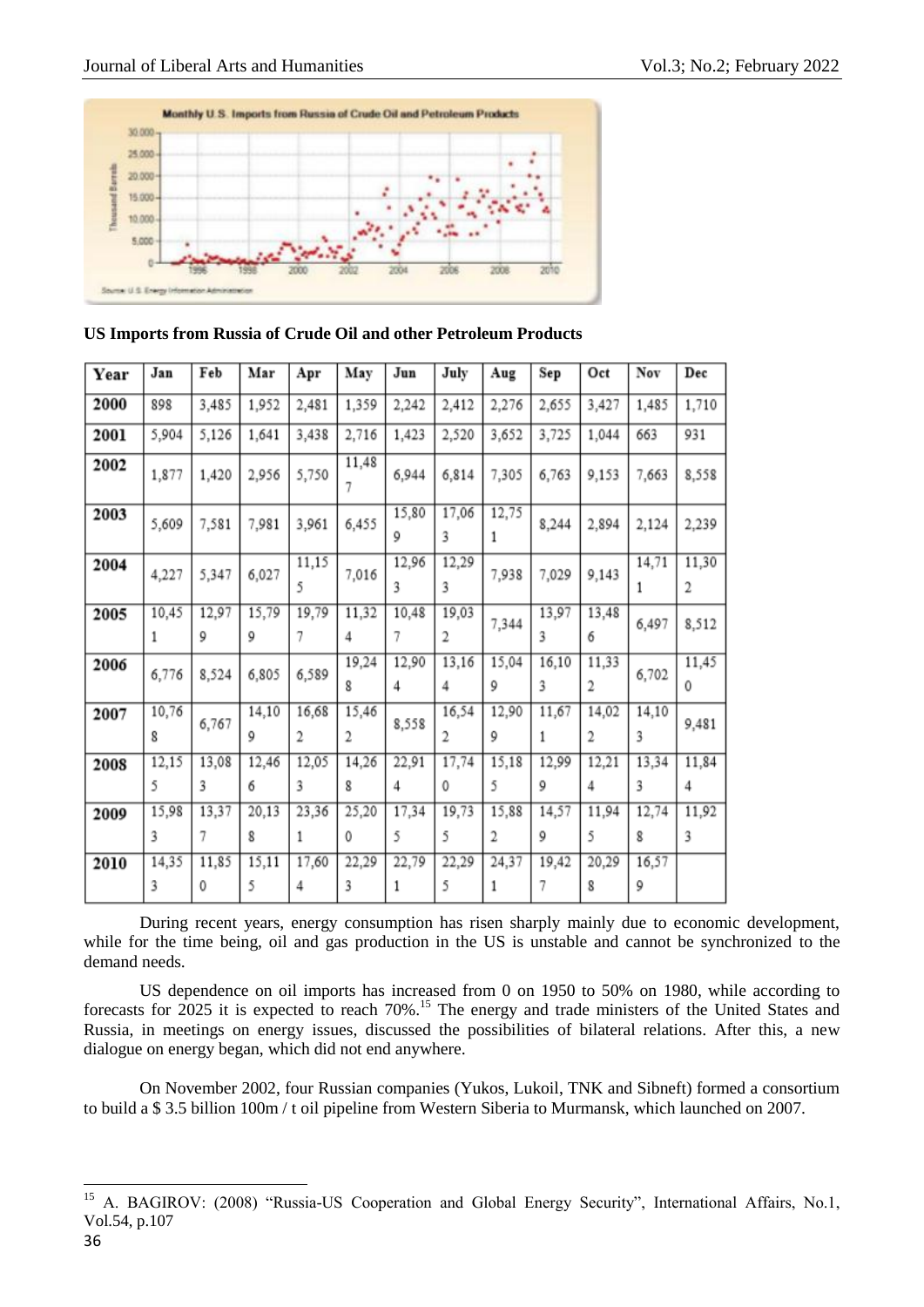On 2003, more than 250 US oil industry officials gathered in St. Petersburg for the second energy trade summit on September 22 & 23.<sup>16</sup> Shortly afterwards, the companies signed a memorandum of understanding to build a pipeline system to transport crude oil through a submarine station near Murmansk, valued at \$ 300 million.<sup>17</sup>

Following the nationalization of Yukos, for the state to gain control over strategic sectors of the industry, many American energy companies began to leave the country. Mc Dermott quit Sakhalin II and sold its shares to Shell. Exxon Mobil lost its Sakhalin III license, while Chevron ran into problems with the Caspian pipeline consortium and the Sakhalin V project.

Also, American companies were no longer able to participate in the development of the Shtokman gas field located at the Barents Sea.<sup>18</sup> In essence, the Kremlin, in pursuing this policy, wanted to make it clear that without its permission, no one could think of a pipeline.

Nevertheless, Russian companies showed strong interest in entering the American market. Gazprom, Rosatom, Russian Alumnium, Lukoil and Rosneft all wanted to enter the US market but this was not easy.

On July 2006, the G-8 Summit was held, symbolizing Russia's return to the international stage. At the Summit the members signed a declaration on energy. The following passage is of particular importance:<sup>19</sup>

"Energy is needed to improve the quality of life and opportunities in developed and developing countries. Therefore, ensuring an adequate, reliable and environmentally responsible supply of energy at prices that reflect the fundamental size of the market is a challenge for our countries and for all of humanity."

On August 2006, the Russian government announced that it wanted to review the three major PSAs signed between Western and Japanese energy companies on early 1990s.

But the three deals were signed when the value of oil was at \$ 15 a barrel, and the \$ 10 billion investment on oil and gas exports to Sakhalin was one of the largest foreign investments in Russia.<sup>20</sup>

At the same time, the cost of the Sakhalin pipeline, for which Exxon was responsible, rose from an initial cost of \$ 12 billion to \$ 17 billion. Of course, the Russian government had warned the company that it would not approve additional costs for this project.

### **3. Russia and US game for the control of Central Asia**

1

Since 9/11, much has changed in the way the US conducts its foreign policy. One of them was the expansion of US military forces into Central Asia, the Caucasus and the Caspian Sea, areas that Russia considered to be under its own influence.<sup>21</sup>

According to Halford Mackinder's geopolitical theory, control of the Eurasian Heartland, with its central strategic location (Heartland), was key to world leadership.<sup>22</sup>

<sup>&</sup>lt;sup>16</sup> Edward C. CHOW: (2003) "US-Russia Energy Dialogue: Policy, Projects, or Photo Op?", Foreign Service Journal, December, p.31-32

<sup>&</sup>lt;sup>17</sup> Kristian AATLAND: (2007) "Russia's Northern Fleet and the Oil Industry – Rivals or Partners? A Study of Civil-Military Relations in the Post-Cold War Arctic", Paper prepared for the 48th Annual Convention of the International Studies Association, Chicago, February 28-March 3, p.11.

<sup>&</sup>lt;sup>1818</sup> A. BAGIROV: (2008) "Russia-US Cooperation and Global Energy Security", International Affairs, No.1, Vol.54, p.107

<sup>&</sup>lt;sup>19</sup> Joseph FERGUSON: (2006) "US-Russia: Energy and Strategy", Comparative Connections, A Quarterly Europe-Journal on East Asian Bilateral Relations, Vol.8, No.3, p.55-56

<sup>&</sup>lt;sup>20</sup> Peter RUTLAND: (2006) "Russia's Economic Role in Asia: Toward Deeper Integration", in Ashley J. Jellis and Micheal Wills (ed.) "Strategic Asia 2006-07, Trade, Interdependence and Security", The National Bureau of Asian Research, p.185

<sup>&</sup>lt;sup>21</sup>Özden Zeynep OKTAV: (2005) "American Policies Towards the Caspian Sea and The Baku-TbilisiCeyhan Pipeline", Perceptions, Spring, p.30.

<sup>&</sup>lt;sup>22</sup> Craig R. NATION: (2007b) "US Interests In The New Eurasia", Russian Security Strategy Under Putin: US and Russian Perspectives, Strategic Studies Institution, November, p.1.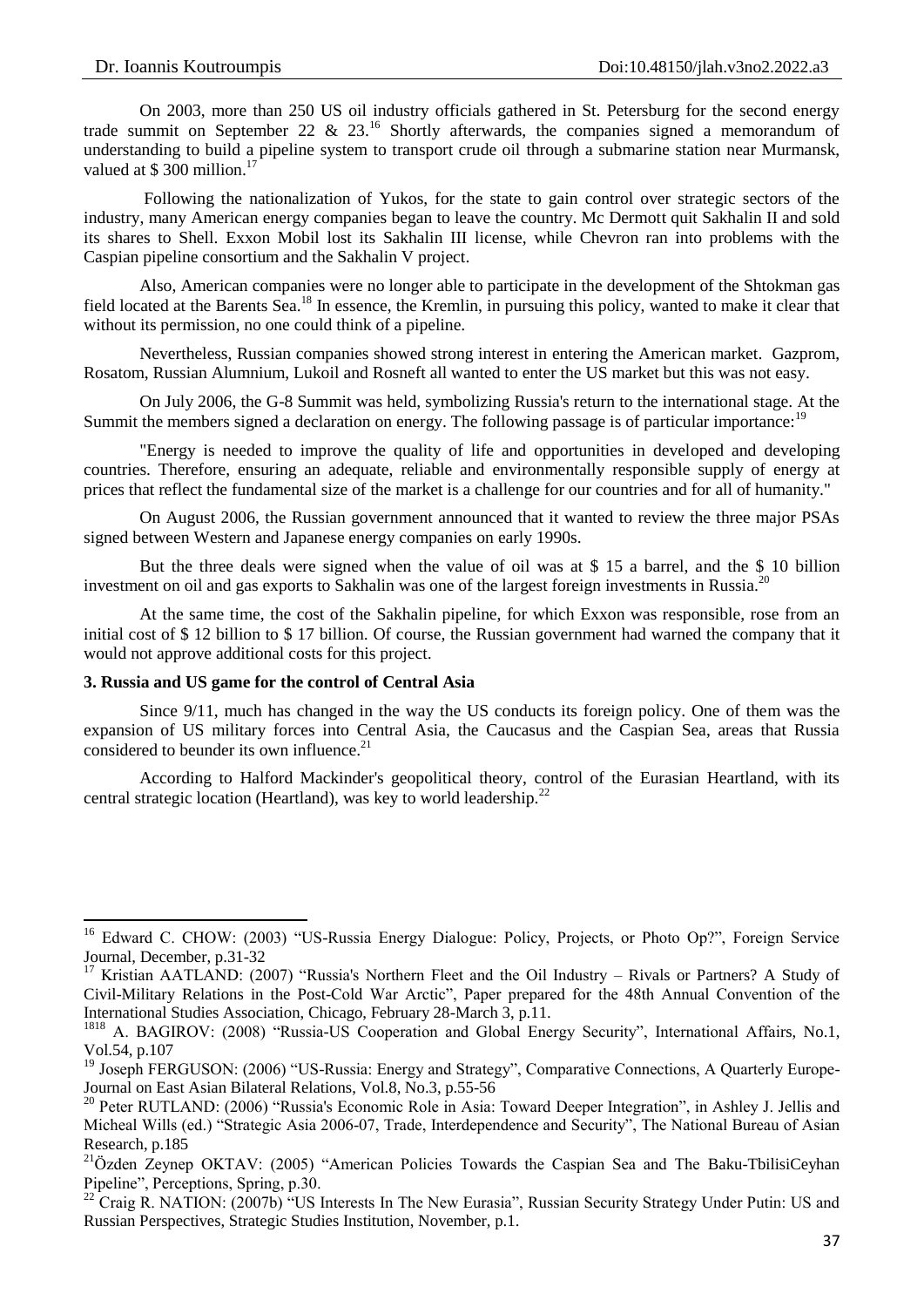Both Russia and the United States pioneered the transition to Central Asia after the Cold War and during the 1990s.<sup>23</sup> According to Culler, Central Asia has gone through many phases. The period between 1989-1994 represents the bipolar system in the region, the period 1995-2000 this bipolar system is destroyed due to the reorganization of international relations and finally between 2001-2006 it returns to the bipolarity of the two superpowers.

The US is the largest consumer of energy, that's why access to global energy supplies is more than a national interest. It does not depend on Eurasian hydrocarbon sources, but Eurasia's role in the global energy market is quite important.

Following the break-up of the Soviet Union, one of Washington's strategic goals was to secure access to the Caspian Sea. During the post-Soviet era, US policy has focused on building multiple pipelines to secure access that is not subject to Russian control.

The US strategy was based on reducing the Central Asian countries' dependence from Russia and encouraging them to build a dependent relationship with the US as an alternative power in the region.

During the second half of the 1990s, difficulties in US-Russian relations began as the United States and the West sought to penetrate Central Asia. At the time that Moscow was facing serious economic problems, Azerbaijan signed a historic oil deal with Western companies. (BP, Exxon, Amaco, Pezoil, Statoil, Unocal, Ramco)

This agreement was called the Contract of the Century, as it was an exclusive contract, according to which Azeri oil would be directed directly to the western markets.<sup>24</sup>

The full conflict between Russia and Western powers over Caspian oil arose through the construction of the pipeline. The countries involved to this project formed a consortium called the Caspian Pipeline Consortium (CPC) and began construction of the pipeline.

In addition, Russia has proposed a pipeline to transport oil from the Caspian Sea to the Black Sea port of Novorossiysk to secure a control position within the consortium.

The Baku-Tbilisi-Ceyhan (BTC) pipeline was first proposed by Turkey on 1992 and gained strong US support on the late 1990s. The pipeline was completed on 2005 and was designed to bypass Russia and the Straits. of Bosphorus to deliver crude oil from the Caspian to Europe.<sup>25</sup>

Although the deal to build the BTC pipeline was large enough for US interests to such an extent that President Clinton recognized it as the greatest achievement of US foreign policy on 1999, in Russia it was a huge diplomatic loss and a reduced Russian influence in the Caspian Sea region.

Another US-backed project is the Nabucco pipeline, which is designed to transport Caspian gas to European markets via Turkey and the Balkans. Although the United States will not take gas from the Nabucco pipeline, it remains a major supporter of the project.

There are three reasons behind this strategy: First, the reduction of the EU's dependence on Russian gas. Second, if Central Asian gas can be transported through non-Russian pipelines, that would be another way for them to become independent. Finally, it is a way to spread the message of support to Central Asia.

Russia is aware of all these US efforts and therefore came up with the South Stream project, which was designed to end the Nabucco project, leaving Europe without direct access to Caspian gas or to this of Central Asia, if Russia had not been involved.

As a result, after the success of the BTC pipeline, Russia learned lessons and, with the rise of Putin, updated its energy strategy to confront the United States, especially in the countries close to it. So far, Russia has developed relations with the countries of Central Asia as well as with Georgia.

1

<sup>&</sup>lt;sup>23</sup> Robert M. CULLER: (2006) "US-Russian Strategic Relations and the Structuration of Central Asia", Perspectives on Global Development and Technology, 21 August, p.10.

<sup>&</sup>lt;sup>24</sup>Fariz ISMAILZADE and Kevin ROSNER: (2006) Russia's Energy Interest in Azerbaijan, GMB Pub., p.9

<sup>&</sup>lt;sup>25</sup> Keith C. SMITH: (2010b) "Russia –Europe Energy Relations Implications for US Policy", CSIS, February, p.10 Available on site http://csis.org/files/publication/100218\_Smith\_RussiaEuropeEnergy\_Web.pdf (Accessed on 17 September 2019).